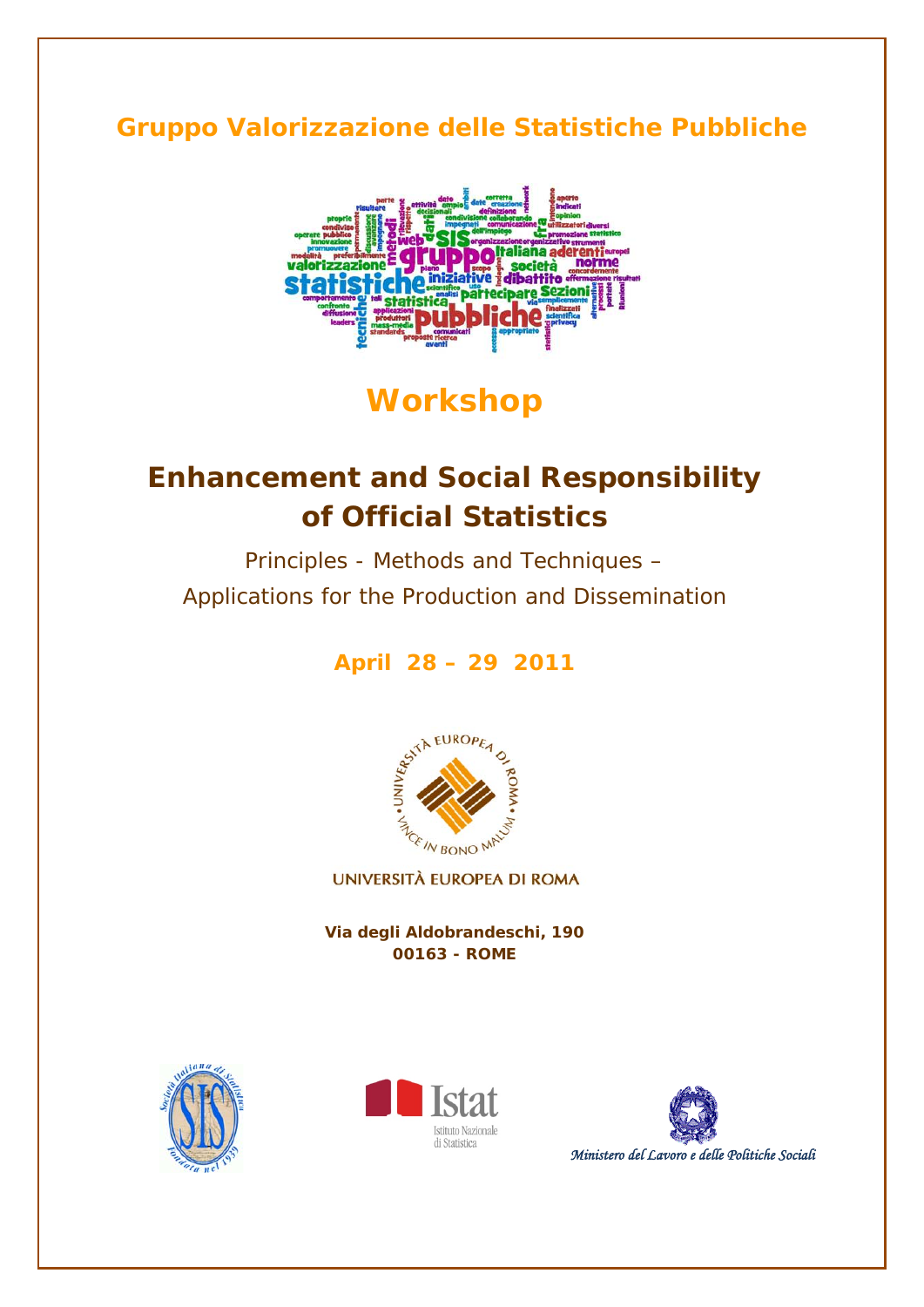## *Programme*

## **Thursday April 28**

#### **9.00 Registration**

## **9.15 Welcome and Introduction**

P. P. Scarafoni L.C*., Dean of the Università Europea di Roma* 

- M. Vichi*, SIS President*
- G. Coccia*, VSP Coordinator*

## **9.30 Session 1.** *Administrative archives for labour market studies*

#### *Chair: S. Biffignandi*

*The statistical units of the compulsory communications and the construction of jobs* 

C. Baldi, G. De Blasio, M. Manieri, L. Mondauto, R. Rizzi

*Monitoring the labour outcomes of graduates through communications on work ins and outs* 

R. Benetti, G. Coccia, L. Fabbris, L. Mondauto, G. Strano

*Workers' level of inclusion in the labour market: an example of territorial classification* 

S. Calabrese, G. Coccia, M. Manieri, L. Mondauto

*INPS administrative archives for labour market analysis*  A. Mundo

*Young entrants, temporary jobs and career opportunities*  F. Chelli, C. Gigliarano, M. Lilla, S. Staffolani

#### **9.30 Session 2.** *New knowledge challenges for the policies Chair: M. Civardi*

*Measuring cultural and social dimensions of economic development: challenges and opportunities* 

L. Tronti, A. Righi

*A proposal for a new system of Italian university student satisfaction indicators*  L. Antonucci, B. Cafarelli, C. Crocetta

*How the household production enriches GDP: a new opportunity for the policy*  A. Righi, M. Montella

*The importance of official data for the definition of municipal policies for social housing* 

M. G. Grassia, E. Zavarrone, V. Pastena

*Foreseen developments in environmental accounts vs policy information needs*  C. Ardi, C. Costantino, A. Tudini, G. Vetrella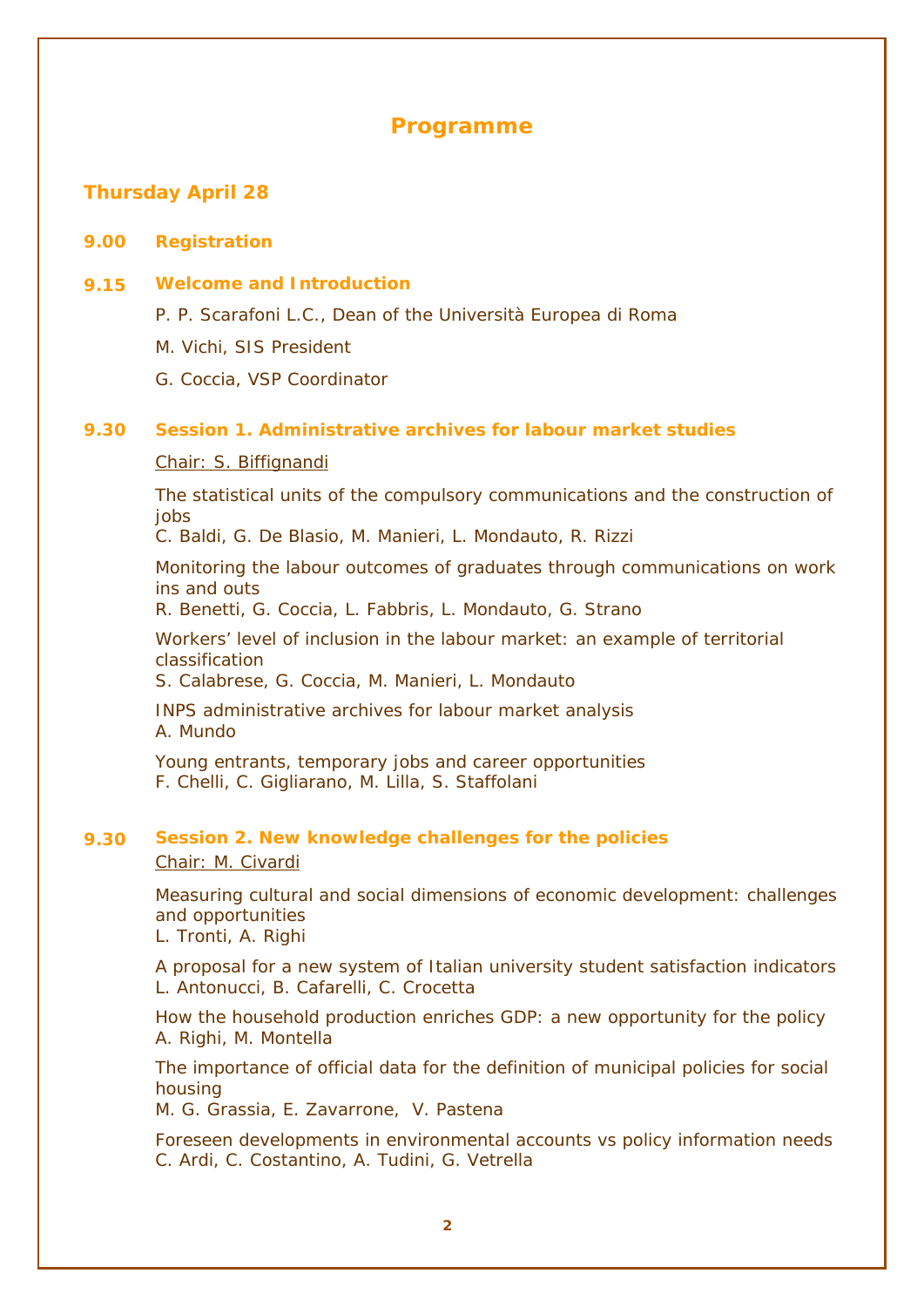**11.00** *The "Data deluge": can official statistics be the Noah's ark?*  E. Giovannini, *ISTAT President*

## **11.30 Coffee break**

## **11.45 Session 3.** *Administrative archives for social and economic phenomena studies*

*Chair: M. Sorcioni*

*The labour market participation of people with disability: key challenges for the use of administrative data for statistical purposes*  D. Bonardo, G. Di Bella, L. Galié, V. Talucci

Statistical challenges during economic crisis: shortcomings in exploiting *administrative data*  M. C. Congia, S. Pacini

*Administrative archives for migration statistics*  C. Conti, D. Gabrielli

*Official statistics to define and to evaluate labour market policies: the potentiality of compulsory communication system*  C. Poddighe, B. Rossi, M. Sorcioni

*A new administrative source on employment flows: aspects of the data consolidation process for statistical use* 

G. Di Bella, G. De Blasio, M. Callori, A. Lucarelli

*Balance sheet and statistics information: the weaknesses in their compilation*  F. Antolini

## **11.45 Session 4.** *New information needs for social responsibility Chair: S. Gazzelloni*

*How to reduce the burden of the census of population data collection*  F. Crescenzi, G. Stassi

*Data quality in tourism: considerations and perspectives*  C. Quintano, M. Pagliuca, M. Rosciano

*The new Istat survey about homelessness in Italy*  A. Masi, I. Siciliani

*Towards a National Council of Official Statistics Users (CNUIS): the challenges of the official statistics demand*  M. Attias, M. F. Loporcaro

*New indicators to measure justice system performances in Italy*  F. D'Ovidio, L. Antonucci

*Measurement administrative burdens in Italy*  A. Pavone, P. Pianura

#### **13.30 Lunch**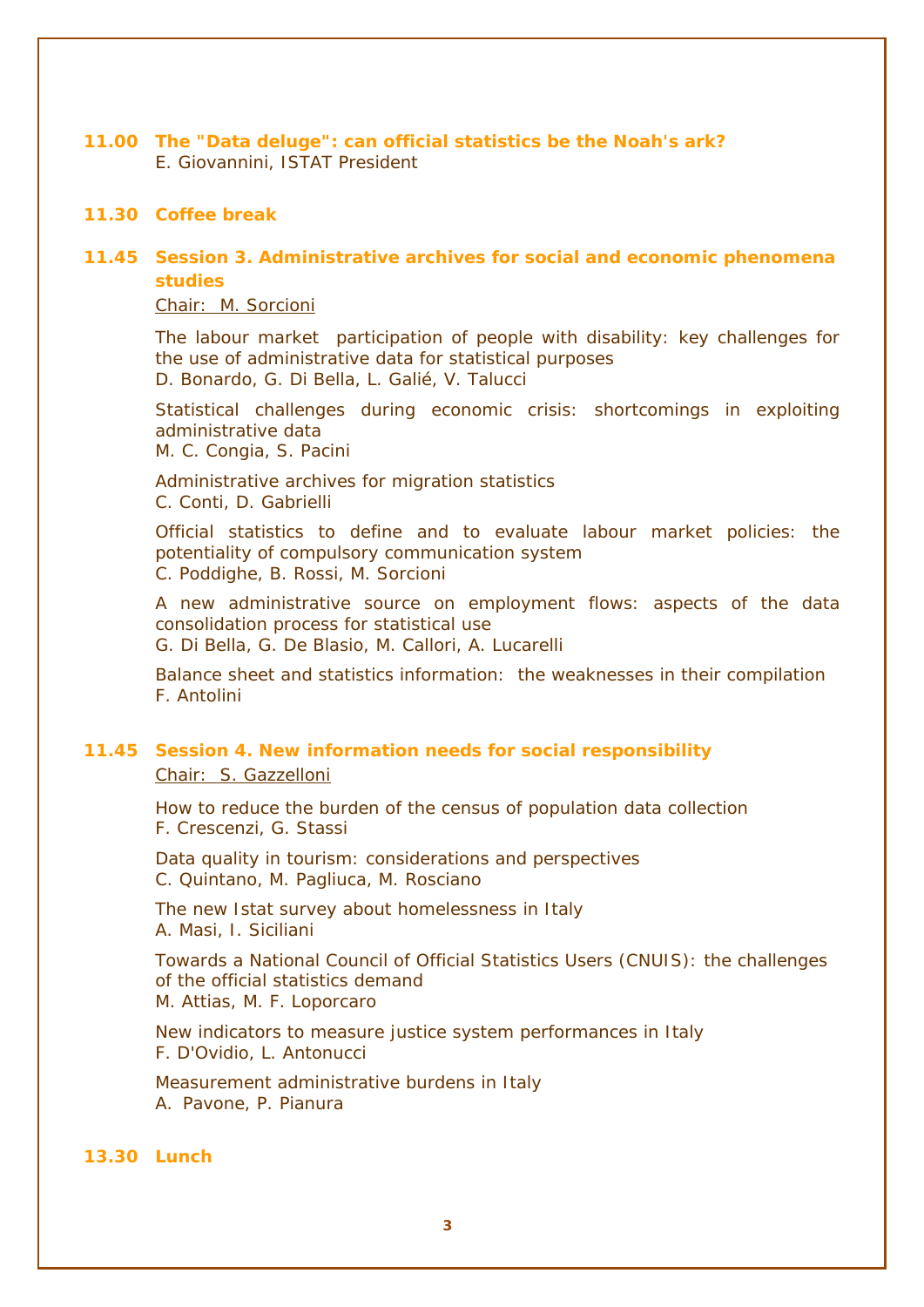## **14.30 Session 5.** *Statistical methods for production and data analysis Chair: F. Chelli*

*Increase accuracy through the use of auxiliary variables from survey sampling* C. Ceccarelli, A. Guandalini

*Eu-Silc and Echp, two longitudinal European surveys on households living condition: statistical methods to measure multidimensional poverty at "local" and time frameworks* 

G. Betti, A. Lemmi, V. Verma

*Spending habits of Italian households*  S. Barcherini

*Archive and survey information: is an integration possible? The case of the ISAE/ISTAT confidence survey on manufacturing*  P. M. Chiodini, G. Manzi, B. M. Martelli, F. Verrecchia.

*The measurement of the provision of infrastructures in healthcare*  M. Mazziotta, A. Pareto

## **14.30 Session 6.** *Information for labour market policies Chair: L. Fabbris*

*A measurement of workers' geographical mobility*  S. Calabrese, G. Coccia, M. Manieri, L. Mondauto

*Longitudinal data for the analysis of labour market flows*  B. Boschetto, A. R. Discenza, F. Fiori, C. Lucarelli, S. Rosati

*Inflows and outflows in the Italian labour market*  F. Chelli, C. Gigliarano, M. Lilla, S. Staffolani

*Considering the programme evaluation as a data mining process: the case of the active labour policies in Bologna region*  F. Camillo, I. D'Attoma.

Labour force survey as instrument for definition of tailored policies: the *foreigners' case*  S. Calabrese, S. Camiz, M. Manieri, L. Mondauto

## **16.00** *Principles and characteristics of official statistics in the third millennium*

L. Biggeri, *ISTAT past President* 

**16.45 Official Statistics Café**  *Facilitator: C.Crocetta*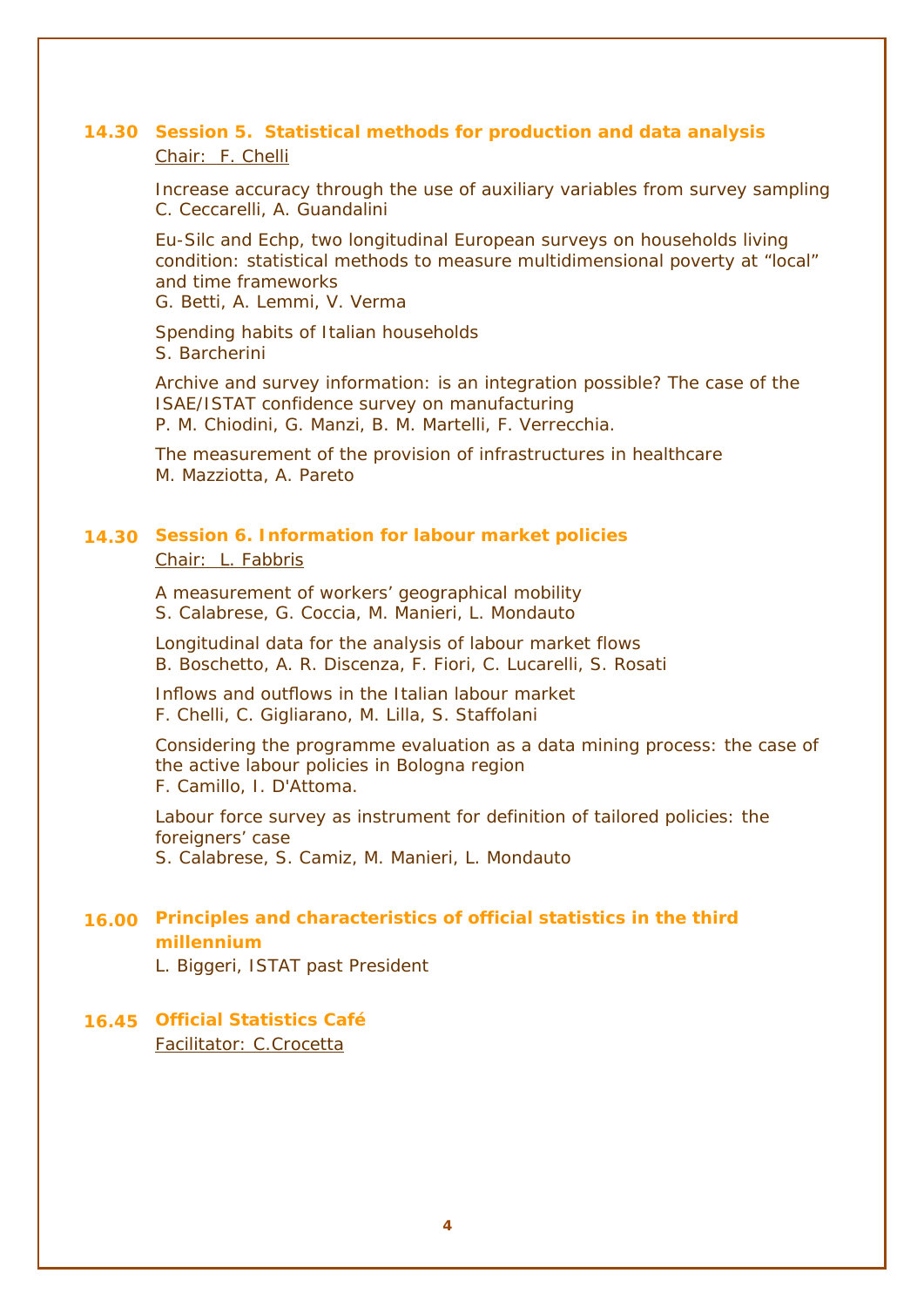## **Friday April 29**

## *9.00* **Session 7.** *Organization and social responsibility Chair: G. Alleva*

*Statistics as a public good: the quality of statistics as a citizens' right*  P. Tabarro

*Quality improvement of the administrative sources based official statistics: elearning training tools for the road accidents and demographic surveys*  A. Bianchino, G. Baldassarre, S. Taralli , S. Angiona, S. Bruzzone, S. Prati

*National statistics and professional competence*  L. Pieri

*The social responsibility of environmental statistics as a tool for the innovation of public policies*  S. Tersigni, S. Ramberti, F. Monteleone

*The basic training of the public statistical surveyor*  G. De Candia

*Official statistics, complexity and organization*  I. Girau

#### *9.00* **Session 8.** *Technological innovation*

*Chair: V. Buratta*

*RELAIS, a powerful instrument to support public statistics*  N. Cibella, T. Tuoto

*The role of XBRL for the statistical data capturing*  L. Nascia, A. Zeli

*The "General government data bank" how IT will support policy*  O. Ricchi, G. Bianchi

*From tables to data warehouse: what changes need to govern in order to achieve a sustainable project*  S. Bergamasco

*Product and process innovation for the update of the Census Map 2010-2011*  F. Lipizzi

*SIGeoS Basilicata*  A. Bianchino, S. Cariello, A. M. Grippo, F. Schiuma

## **11.00 Session 9.** *Transparency, traceability and quality Chair: V. Lo Moro*

*The general government sector and the law on public accounting and finance*  D. Collesi

*The transition from the state budget to ESA accounts*  E. Scafuri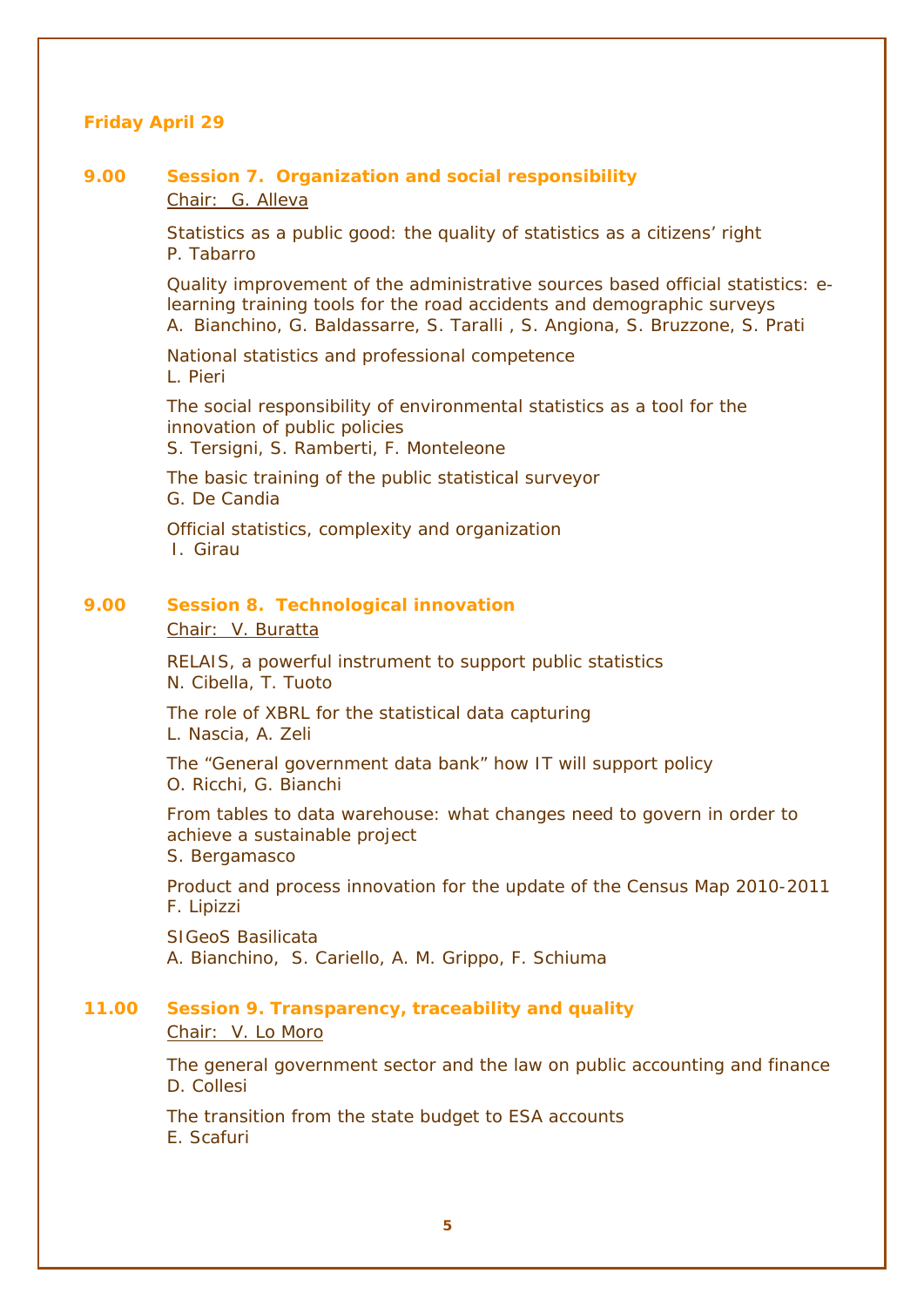*An application of the Generic Statistical Business Process Model to the survey "Capacity of collective tourist accommodation"*  S. Staffieri, M. T. Santoro

*Implementation of quarterly turnover indicators for accommodation and food and beverage service activities*  F. Bacchini, D. Chianella, V. Quondamstefano

*A proposal for the connection between planning and quality systems: the experience of production statistics processes map*  S. Pace, C. Pellegrini

## **11.00 Session 10.** *Dissemination of official statistics Chair: C. Quintano*

*Information and public action in Italy: challenges and opportunities from a stronger commitment to open data*  P. Casavola, A. Pennisi

*Tools and guidelines for enhancing the statistical system at local level: proposed Sicilian experiences*  G. Nobile, A.P.M. Mirto

*Publicly available statistical data and licenses: a possible future?*  F. R. Fuxa Sadurny

*Geography as a working desk: a meeting place for data, statisticians and users* 

R. Camporese

*New strategies in census training*  A. Bianchino, G. De Candia, S. Taralli

## **12.30 VSP Group Brainstorming**

*Chair: G. Coccia*

## **13.30 Conclusions** M. Vichi, *SIS President*